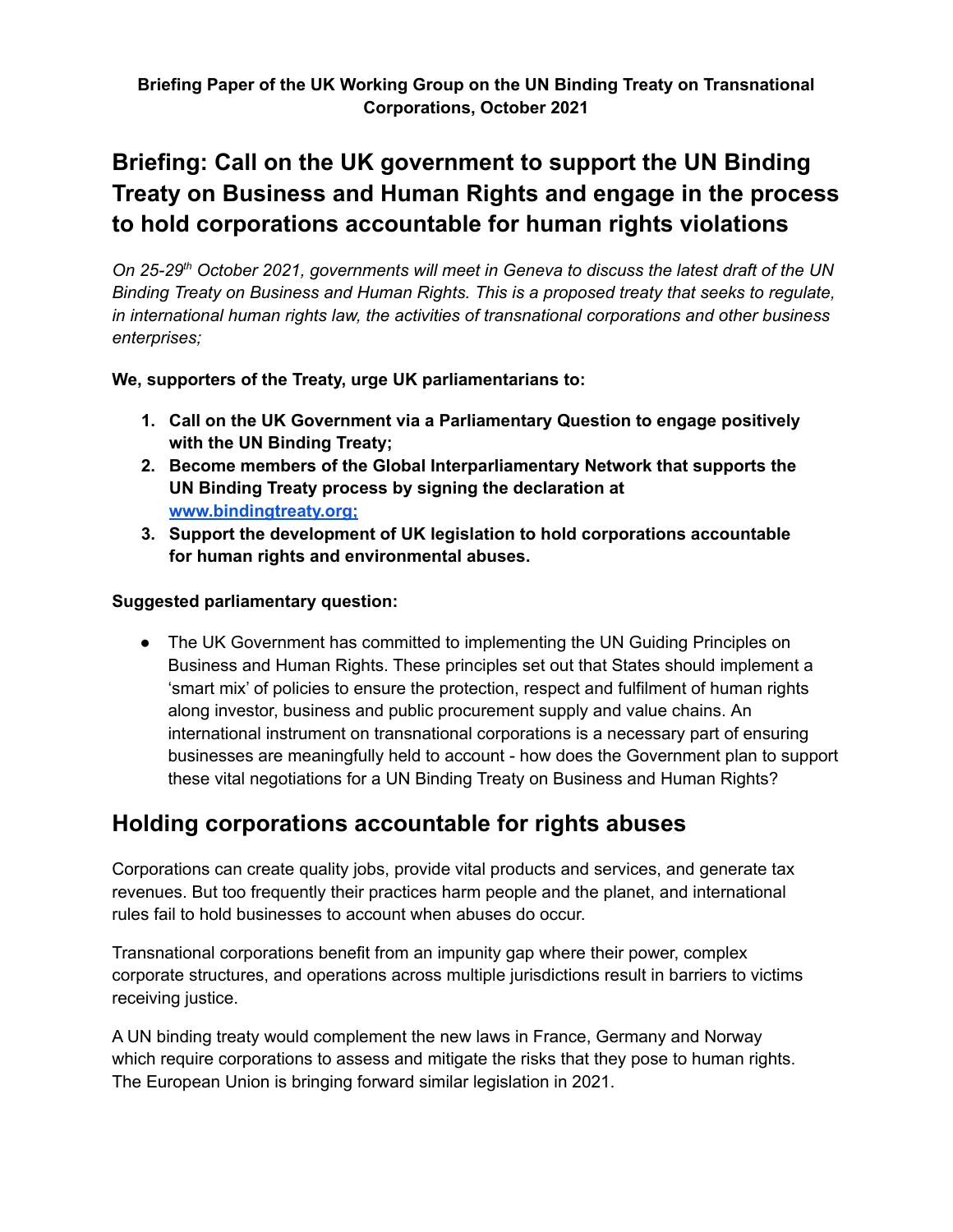#### **Briefing Paper of the UK Working Group on the UN Binding Treaty on Transnational Corporations, October 2021**

These legislative initiatives reflect the widespread exploitation of labour in global supply chains, including modern slavery, large-scale environmental pollution, tax avoidance and corruption conducted by irresponsible corporations who face little prospect of being held accountable. The resulting human rights violations fall disproportionately on the most marginalised in the Global South and prevent countries from realising their development aspirations.

The COVID-19 pandemic has further exposed structural injustices in the global economy. Corporations have continued to make profits, including transnational pharmaceutical companies that are profiting hugely from the unequal roll-out of vaccines. Meanwhile, workers in global supply chains have lost their livelihoods, seen their pay and conditions cut, and been forced to work in unsafe conditions. Human rights defenders have experienced increased attacks and repression.

## **The UN Binding Treaty**

The UN Binding Treaty aims to create an *international* instrument to regulate the activities of transnational corporations and hold them accountable for rights abuses, complementing national and regional initiatives. Crucially, this would be legally-binding, and would signal a move away from decades of failed attempts to create corporate accountability via voluntary initiatives. The principle that internationally recognised human rights should be protected by way of appropriate systems of binding enforcement and redress is clearly established in both international law and in broader norms governing international political relations.

The Office of the High Commission on Human Rights, numerous states in the Global South and the European Parliament have given strong backing to the intent of the Treaty and are actively involved in the ongoing process. Many hundreds of very diverse civil society organisations, as well as parliamentarians, have participated in the sessions of the Intergovernmental Working Group in Geneva and discussed the evolving drafts. Across Europe, more than 800,000 citizens have called for the Treaty and an end to [corporate](https://stopisds.org/) [courts.](https://stopisds.org/)

Social movements, trade unions, women's rights organisations and NGOs believe that the Treaty will provide an avenue to address the systemic and disproportionate power of transnational corporations. The future Treaty has the potential to address the asymmetries of power between States and corporations on the one hand and affected communities and individuals on the other. The Treaty must also integrate a strong, intersectional gendered approach, explicitly analysing how activities may have different, disproportionate, or unanticipated impacts on women whatever their identity, status or role compared to men. Being intersectional means recognising and addressing specific impacts and issues that may be experienced by groups of rights-holders based on their gender, as well as other multiple aspects of their identity. The future Treaty needs to guarantee specific protection of individual and collective human rights, especially for those in the Global South.